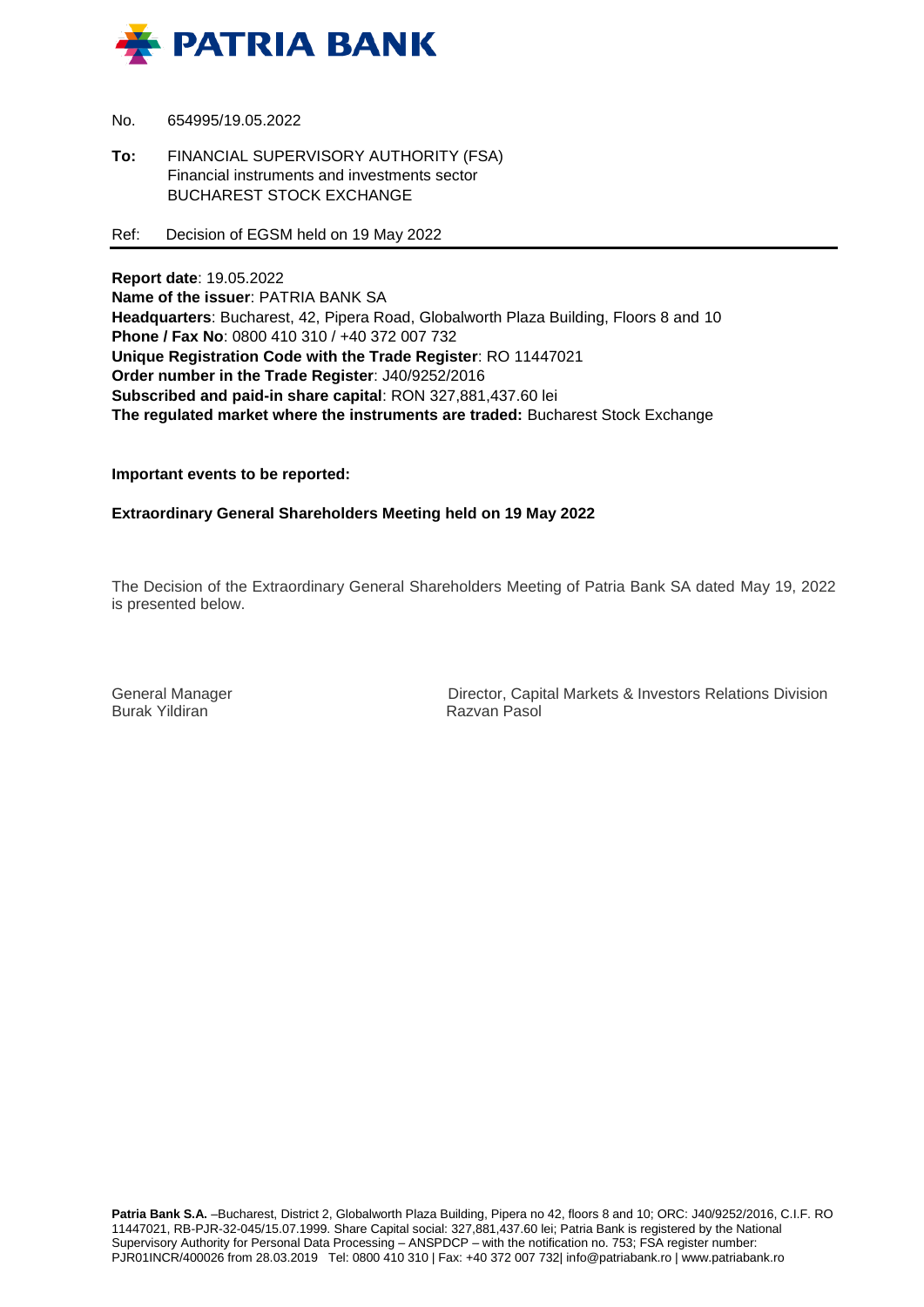

# **RESOLUTION OF THE EXTRAORDINARY GENERAL SHAREHOLDERS MEETING OF**

# **PATRIA BANK S.A.**

#### **No. 1 / 19.05.2022**

The Extraordinary General Shareholders Meeting of Patria Bank S.A. (the "**Assembly**"), company managed under unitary system, incorporated and operating under Romanian law with registered office in Bucharest, District 2, 42 Pipera Road, Globalworth Plaza building, floors 8 and 10, registered at the Trade Registry Office before Bucharest Court under no. J40/9252/2016, European Unique Identifier (EUID) ROONRC.J40/9252/2016, sole registration number 11447021, fiscal attribute RO, registered with Banking Register under no. PJR-32-045/15.07.1999, with a subscribed and paid up share capital of RON 327,881,437.60, (the "**Bank**"),

legally and statutory convened, in accordance with art. 119 para. (1) and (2) from the Companies Law no. 31/1990, Law no. 24/2017 regarding on issuers of financial instruments and market operations, FSA Regulation no. 5/2018 on issuers of financial instruments and market operations and with art. 9 from the Bank's Articles of Association, by publishing the convening notice in the Official Gazette of Romania, Part IV no.  $1589/15.04.2022$  and in the newspaper  $\Omega$ Bursa" from 18.04.2022, as well as by submitting the convening notice to the Bucharest Stock Exchange and to the Financial Supervisory Authority through the current report no 636577 dated 13.04.2022,

Legally and statutory met on **19.05.2022, at 10:00 hours**, within the first convening at Bank's registered office in **Bucharest, District 2, 42 Pipera Road, Globalworth Plaza building, 10th Floor** by personal presence or by proxy representation or correspondence voting of a number of 4 who own a number of 2,759,673,119 shares having voting rights attached, representing 90.9785% of the total voting rights, respectively 84.1668% from the Bank's share capital,

#### **DECIDED**

**1** With a total number of 2,759,673,119 shares for which there have been expressed valid votes, respectively 2,759,673,119 voting rights validly expressed, representing 84.1668% of the share capital of the Bank and 90.9785% of the voting rights attached to the shares representing the share capital of the Bank, of which 2,759,673,119 votes "for" representing 100% of the total number of votes expressed by the shareholders present, representatives or persons who have voted by correspondence in the Assembly, 0 votes "against" representing 0% of the total number of votes expressed by the shareholders present, representatives or persons who have voted by correspondence in the Assembly and 0 "abstentions" representing 0% of the total number of votes expressed by the shareholders present, representatives or persons who have voted by correspondence in the Assembly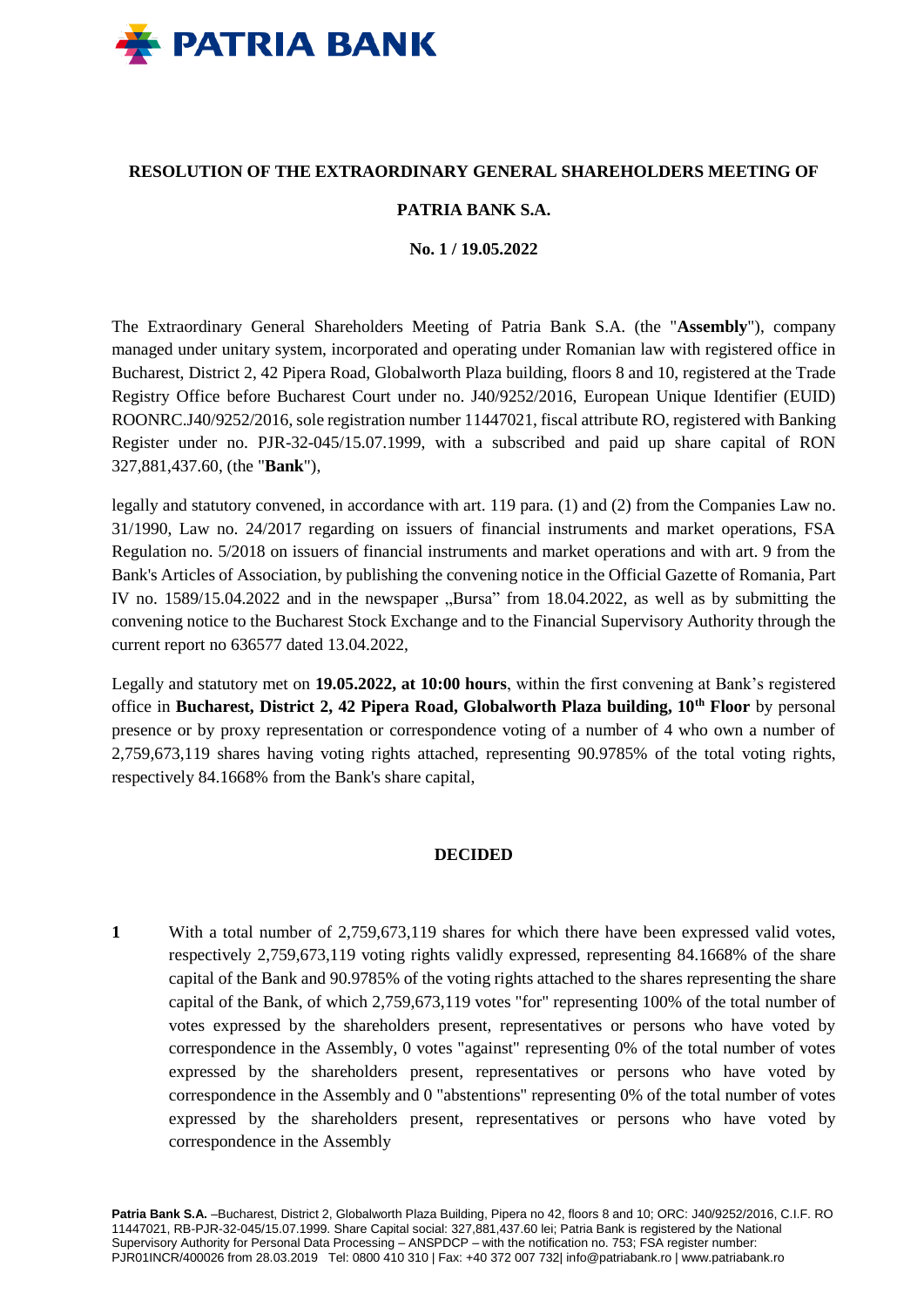

# APPROVAL OF

**The secretary of the meeting: Mr. Georgian Eugen Constantin, shareholder in Patria Bank S.A. and in his absence Mr. Adrian Cojocar, shareholder in Patria Bank S.A.**

**2** With a total number of 2,759,673,119 shares for which there have been expressed valid votes, respectively 2,759,673,119 voting rights validly expressed, representing 84.1668% of the share capital of the Bank and 90.9785% of the voting rights attached to the shares representing the share capital of the Bank, of which 2,759,673,119 votes "for" representing 100% of the total number of votes expressed by the shareholders present, representatives or persons who have voted by correspondence in the Assembly, 0 votes "against" representing 0% of the total number of votes expressed by the shareholders present, representatives or persons who have voted by correspondence in the Assembly and 0 "abstentions" representing 0% of the total number of votes expressed by the shareholders present, representatives or persons who have voted by correspondence in the Assembly

# APPROVAL OF

**Takes note of informing shareholders regarding the analysis of the economic situation of Patria Bank on 31.12.2021, respectively that this is reflected by the individual and consolidated annual financial statements for the financial year ended on 31.12.2021.**

**3** With a total number of 2,759,673,119 shares for which there have been expressed valid votes, respectively 2,759,673,119 voting rights validly expressed, representing 84.1668% of the share capital of the Bank and 90.9785% of the voting rights attached to the shares representing the share capital of the Bank, of which 2,759,673,119 votes "for" representing 100% of the total number of votes expressed by the shareholders present, representatives or persons who have voted by correspondence in the Assembly, 0 votes "against" representing 0% of the total number of votes expressed by the shareholders present, representatives or persons who have voted by correspondence in the Assembly and 0 "abstentions" representing 0% of the total number of votes expressed by the shareholders present, representatives or persons who have voted by correspondence in the Assembly

## APPROVAL OF

# **Takes note of informing shareholders regarding the reasons for which the shares are not paid as a result of the request for exit from the shareholders submitted on 31.10.2016 by the shareholder Carabulea Ilie.**

**4** With a total number of 2,759,673,119 shares for which there have been expressed valid votes, respectively 2,759,673,119 voting rights validly expressed, representing 84.1668% of the share capital of the Bank and 90.9785% of the voting rights attached to the shares representing the share capital of the Bank, of which 2,759,673,119 votes "for" representing 100% of the total number of votes expressed by the shareholders present, representatives or persons who have voted by correspondence in the Assembly, 0 votes "against" representing 0% of the total number of votes expressed by the shareholders present, representatives or persons who have voted by correspondence in the Assembly and 0 "abstentions" representing 0% of the total number of votes expressed by the shareholders present, representatives or persons who have voted by correspondence in the Assembly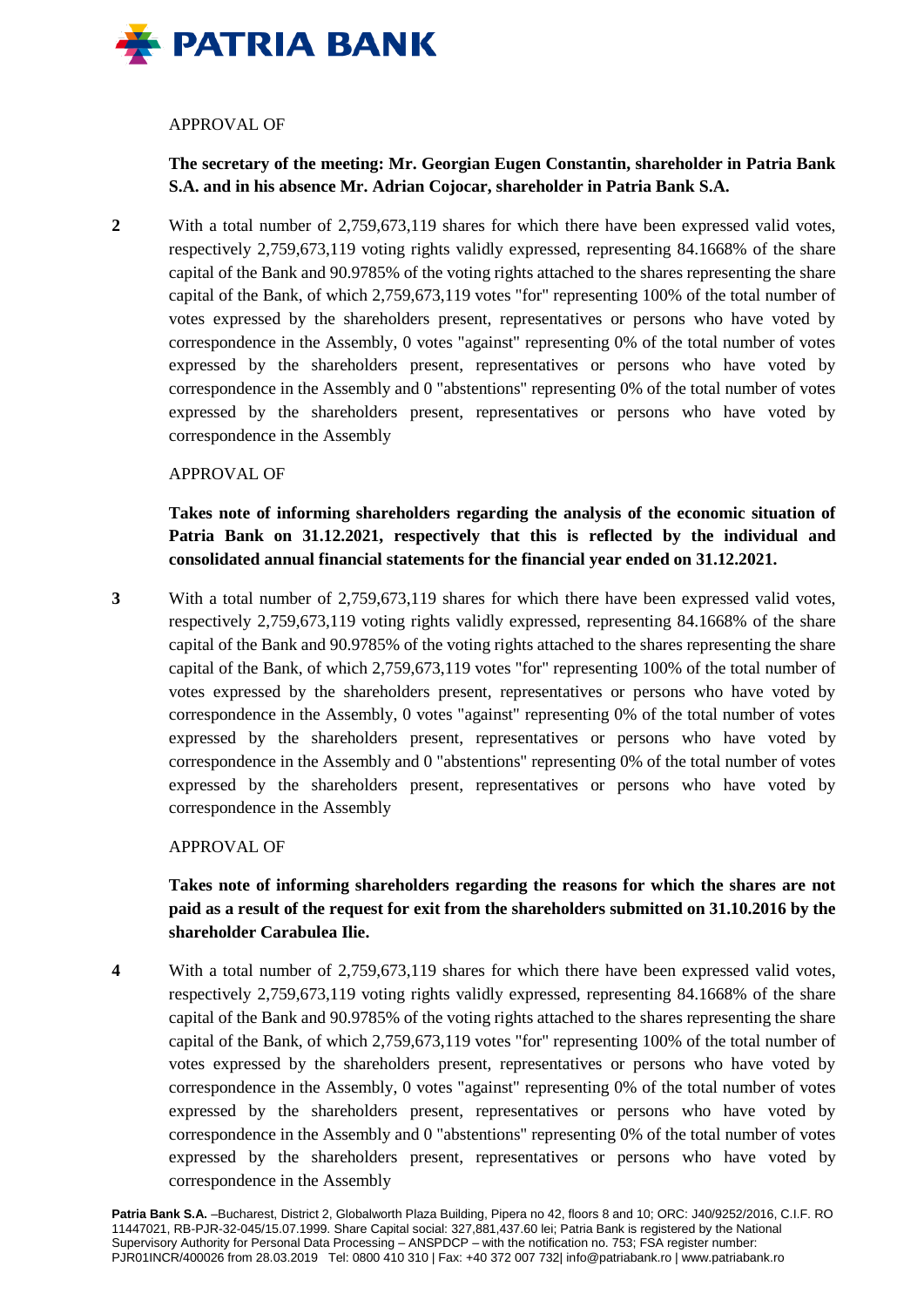

## APPROVAL OF

**Takes note of informing shareholders regarding the indication of the reason for noncompliance with the provisions of Regulation (EU) No 575/2013 and Regulation (EU) No 241/2014 on the submission of the application for approval of the payment of shares to the NBR.**

**5** With a total number of 2,759,673,119 shares for which there have been expressed valid votes, respectively 2,759,673,119 voting rights validly expressed, representing 84.1668% of the share capital of the Bank and 90.9785% of the voting rights attached to the shares representing the share capital of the Bank, of which 2,759,673,119 votes "for" representing 100% of the total number of votes expressed by the shareholders present, representatives or persons who have voted by correspondence in the Assembly, 0 votes "against" representing 0% of the total number of votes expressed by the shareholders present, representatives or persons who have voted by correspondence in the Assembly and 0 "abstentions" representing 0% of the total number of votes expressed by the shareholders present, representatives or persons who have voted by correspondence in the Assembly

# APPROVAL OF

**Empowering any of the members of the Management Board to undertake all the legal formalities necessary for fulfilling all the publication requirements for the resolutions approved by the EGSM on May 19, 2022, as well as approval of the power of these members to appoint other persons in order to fulfil the formalities mentioned above.**

**6** With a total number of 2,759,673,119 shares for which there have been expressed valid votes, respectively 2,759,673,119 voting rights validly expressed, representing 84.1668% of the share capital of the Bank and 90.9785% of the voting rights attached to the shares representing the share capital of the Bank, of which 2,759,673,119 votes "for" representing 100% of the total number of votes expressed by the shareholders present, representatives or persons who have voted by correspondence in the Assembly, 0 votes "against" representing 0% of the total number of votes expressed by the shareholders present, representatives or persons who have voted by correspondence in the Assembly and 0 "abstentions" representing 0% of the total number of votes expressed by the shareholders present, representatives or persons who have voted by correspondence in the Assembly

## APPROVAL OF

**Date of June 07, 2022 as Record Date for the purpose of identifying the shareholders upon which the resolution of the extraordinary meeting of shareholders, in accordance with the provisions of article 87(1) of Law no. 24/2017 regarding on issuers of financial instruments and market operations.**

**7** With a total number of 2,759,673,119 shares for which there have been expressed valid votes, respectively 2,759,673,119 voting rights validly expressed, representing 84.1668% of the share capital of the Bank and 90.9785% of the voting rights attached to the shares representing the share capital of the Bank, of which 2,759,673,119 votes "for" representing 100% of the total number of votes expressed by the shareholders present, representatives or persons who have voted by correspondence in the Assembly, 0 votes "against" representing 0% of the total number of votes